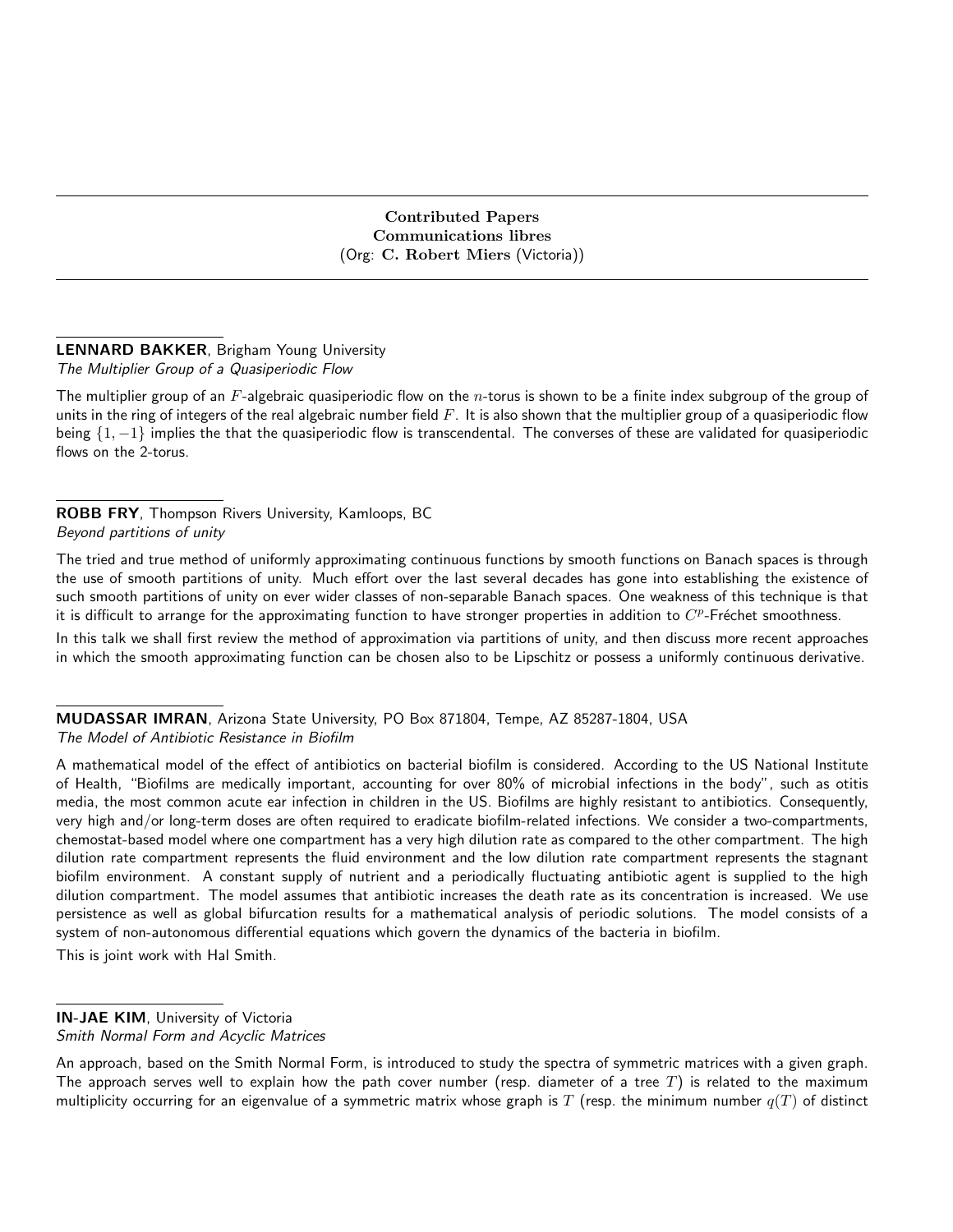eigenvalues over the symmetric matrices whose graphs are  $T$ ). The approach is also applied to a more general class of connected graphs G, not necessarily trees, in order to establish a lower bound on  $q(G)$ .

## MAIA LESOSKY, Guelph

Medical Imaging and Euclidean Motion Deconvolution

This talk will discuss the application of deconvolution methods to medical imaging data. The Radon transform forms the backbone for most computerized tomography (CT) imaging systems. Reconstruction of these images requires an implementation of the inverse Radon transform. There are a number of inversion algorithms available, however, most have serious deficiencies. This approach formulates the Radon transform as a convolution integral over the Euclidean motion group.

XIAO PING LIU, Department of Mathematics and Statistics, University of Regina, Regina, SK S4S 0A2 Determinantal inequalities for certain classes of totally nonnegative matrices

An n-by-n matrix A is called totally nonnegative, TN (totally positive, TP) if the determinant of every square submatrix (*i.e.*, minor) of A is nonnegative (positive). A collection S of bounded ratios are said to be generators for all such bounded ratios if any bounded ratios can be written as a product ratios from this collection  $S$ . We define a particular class of totally nonnegative matrices, called STEP1, and establish all the generators for STEP1 matrices. All such generators have been shown to be bounded ratios for general TN matrices.

TUFAIL MALIK, Arizona State University, PO Box 871804, Tempe, AZ 85287-1804, USA A Resource-Based Model of Microbial Quiescence

To analyze the ecological features of microbial quiescence, a model is proposed that involves "wake-up" rate and "sleep" rate at which the population transitions from a quiescent to an active state and back, respectively. These rates depend continuously on the resources and turn on and off at resource thresholds which may not coincide. The usual dichotomy is observed: the population is washed out under environmental stress and a single "survival" steady state exists otherwise. Proportional nutrient enrichment is used to explore analytically as well as numerically the nature of the steady state which bifurcates from the washout state.

This is joint work with Hal Smith.

MITJA MASTNAK, Dept. of Math, UBC, Room 121, 1984 Mathematics Road, Vancouver, BC V6T 1Z2 About Linear Spaces of Matrices

If  $L$  is an  $m$ -dimensional linear subspace of  $M_{n\times p}$ , the space of  $n\times p$  matrices, then we can identify the embedding  $k^m\stackrel{\simeq}{\to}$  $L\subseteq M_{n\times p}$  with a bilinear map  $k^m\times k^n\to k^p$  or with a linear map  $k^m\otimes k^n\to k^p.$  If we "switch"  $k^m$  and  $k^n$  then we get an embedding  $k^n\to M_{m\times o}$ , and hence an  $n$ -dimensional linear subspace  $L'$  of  $M_{m\times o}$ . We study the relationship between  $L$ and  $L'$  and give examples of situations where this duality can be exploited.

MICHAEL SZAFRON, Department of Mathematics and Statistics, University of Saskatchewan, Saskatoon, SK The Probability of Knotting after a Local Strand Passage in an Unknotted SAP

Due to DNA's structure, it is prone to several different topological entanglement problems. The cell must be able to resolve each of these problems because the problems interfere with vital cell functions. For instance, knotted DNA cannot replicate